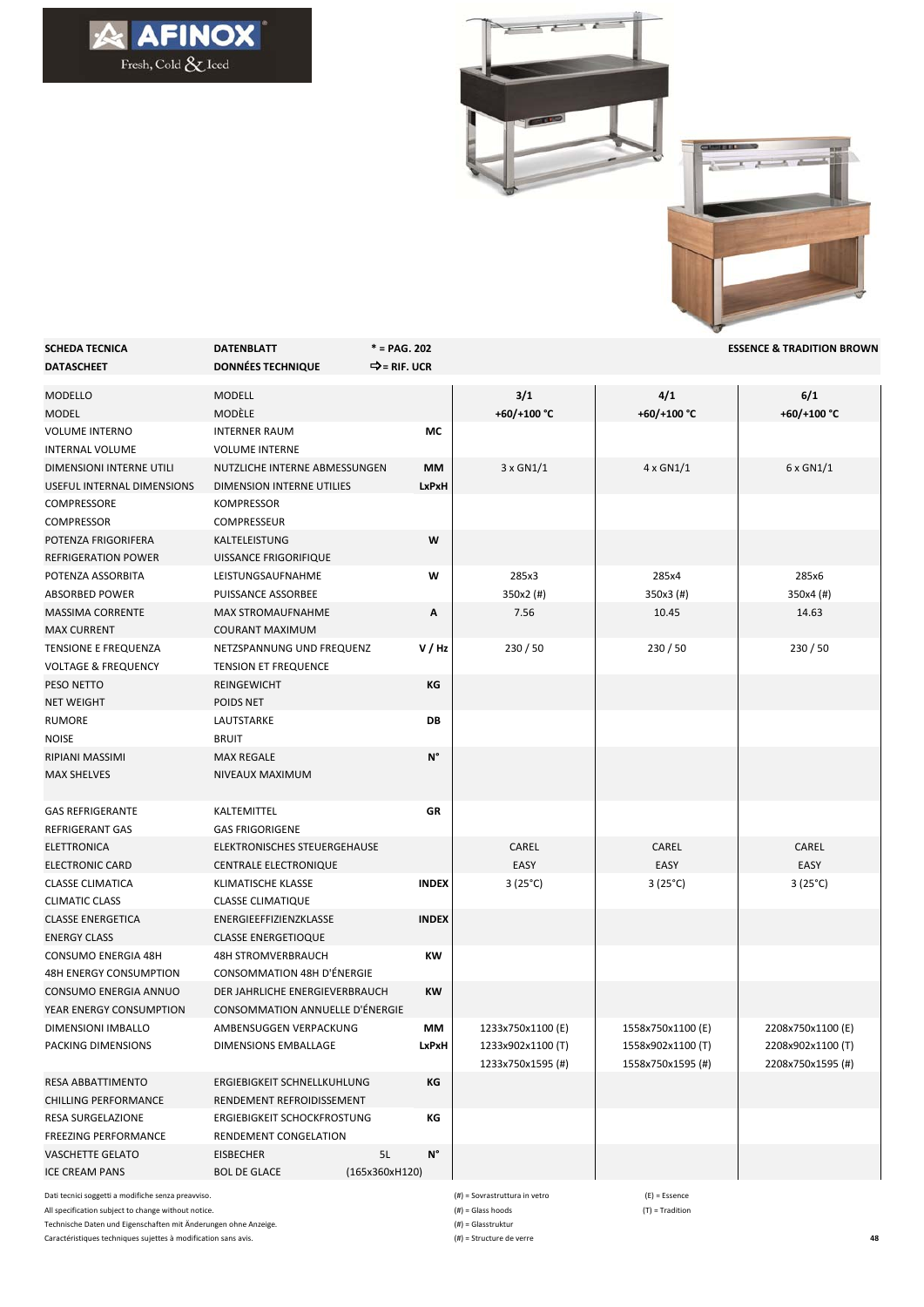ESSENCE RED-DRANGE-BRDWN<br>A= ELECTRICAL CONNECTION<br>D= WATER DISCARGE 014